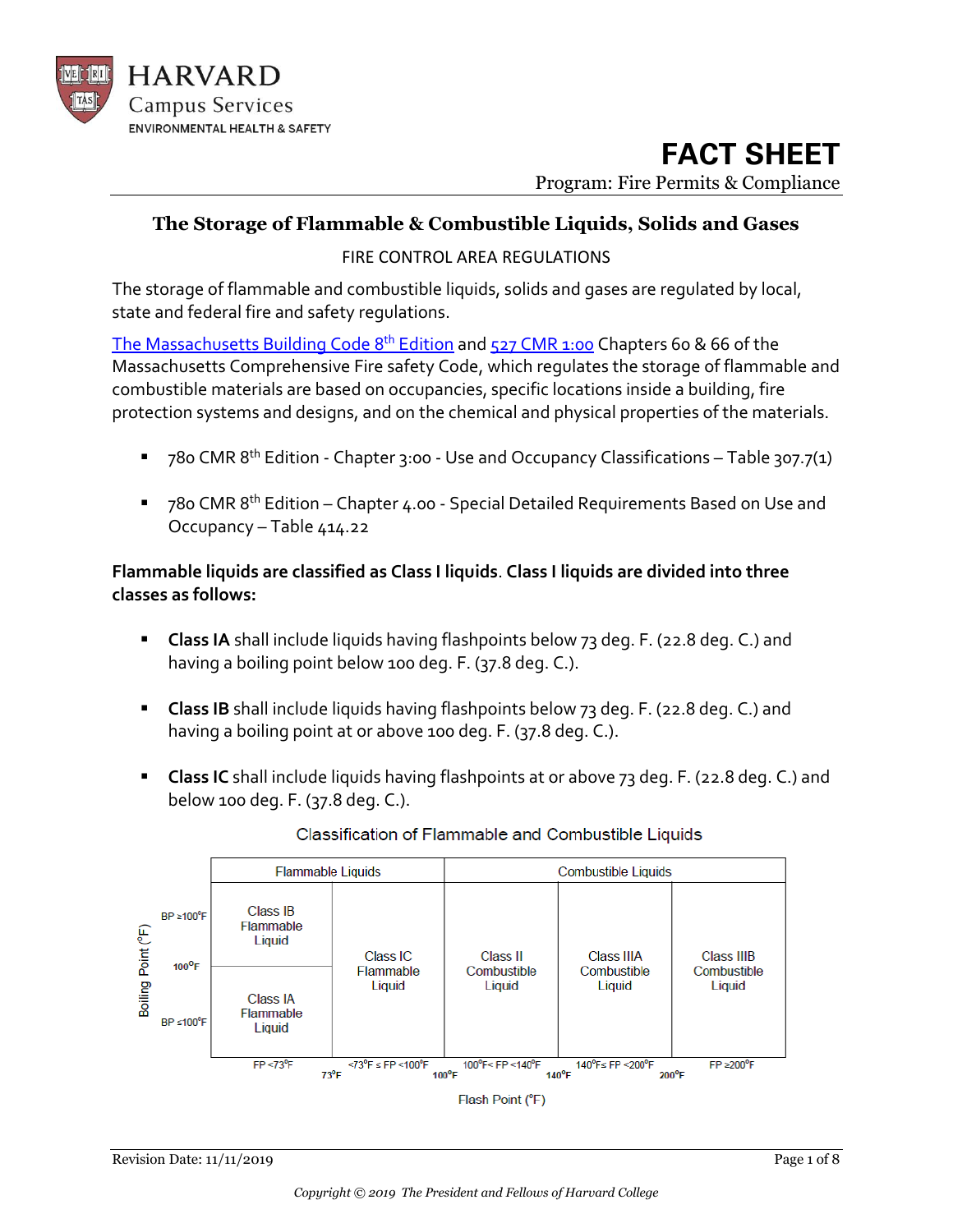

| <b>FLOOR LEVEL</b>                      | <b>NUMBER</b><br><b>OF</b><br><b>CONTROL</b><br><b>AREAS PER</b><br><b>FLOOR</b> | <b>PERCENTAGE</b><br>OF THE<br><b>MAXIMUM</b><br><b>ALLOWABLE</b><br><b>QUANTITY</b><br><b>PER CONTROL</b><br><b>AREA</b> | <b>FIRE RESISTANCE</b><br><b>RATING FOR</b><br><b>FIRE BARRIERS</b><br>IN HOURS) |            |      |       |      |  |      |
|-----------------------------------------|----------------------------------------------------------------------------------|---------------------------------------------------------------------------------------------------------------------------|----------------------------------------------------------------------------------|------------|------|-------|------|--|------|
| <b>Higher Than</b><br>9                 | $\mathbf{1}$                                                                     | 5%                                                                                                                        | $\mathbf{2}$                                                                     | 5%         |      |       |      |  |      |
| $7 - 9$                                 | $\overline{2}$                                                                   | 5%                                                                                                                        | $\mathbf{2}$                                                                     | 5%         |      | 5%    |      |  |      |
| 6                                       | $\mathbf{2}$                                                                     | 12.5%                                                                                                                     | $\mathbf{2}$                                                                     | 12.5%      |      | 12.5% |      |  |      |
| 5                                       | $\mathbf{2}$                                                                     | 12.5%                                                                                                                     | $\overline{\mathbf{2}}$                                                          | 12.5%      |      | 12.5% |      |  |      |
| 4                                       | $\mathbf{2}$                                                                     | 12.5%                                                                                                                     | $\mathbf{2}$                                                                     | 12.5%      |      | 12.5% |      |  |      |
| 3                                       | $\mathbf{2}$                                                                     | 50%                                                                                                                       | $\mathbf{1}$                                                                     | 50%        |      | 50%   |      |  |      |
| $\overline{2}$                          | 3                                                                                | 75%                                                                                                                       | $\mathbf{1}$                                                                     | 75%<br>75% |      | 75%   |      |  |      |
| $\mathbf{1}$                            | 4                                                                                | 100%                                                                                                                      | 1                                                                                | 100%       | 100% |       | 100% |  | 100% |
| <b>B1</b>                               | 3                                                                                | 75%                                                                                                                       | 1                                                                                | 75%        |      | 75%   |      |  | 75%  |
| <b>B2</b>                               | $\mathbf{2}$                                                                     | 50%                                                                                                                       | 1                                                                                | 50%        |      | 50%   |      |  |      |
| Lower than B2 - NO Storage is permitted |                                                                                  |                                                                                                                           |                                                                                  |            |      |       |      |  |      |

**Control Areas**: Spaces within a building which are enclosed and bounded by exterior walls, fire walls, fire separation assemblies and roofs, or a combination thereof, where quantities of hazardous materials not exceeding the exempt amounts are stored, dispensed, used or handled

**Fire barriers** shall include walls and floors as necessary to provide separations from other portions of the building.

**Closed System:** The use of a solid or liquid hazardous material involving a closed vessel or system that remains closed during normal operations where vapors emitted by the product are not liberated outside of the vessel or system and the product is not exposed to the atmosphere during normal operations; and all uses of compressed gases. Examples of closed systems for solids and liquids include product conveyed through a piping system into a closed vessel, system or piece of equipment.

**Restrictions:** The head of the fire department may limit the quantity of flammable or combustible liquids, flammable solids or flammable gases that may be kept, stored, manufactured or sold under the authority of the permit to less than that specified in the table, where in his opinion, conditions are such as to warrant his restricting the amount of such fluids, solids or gases.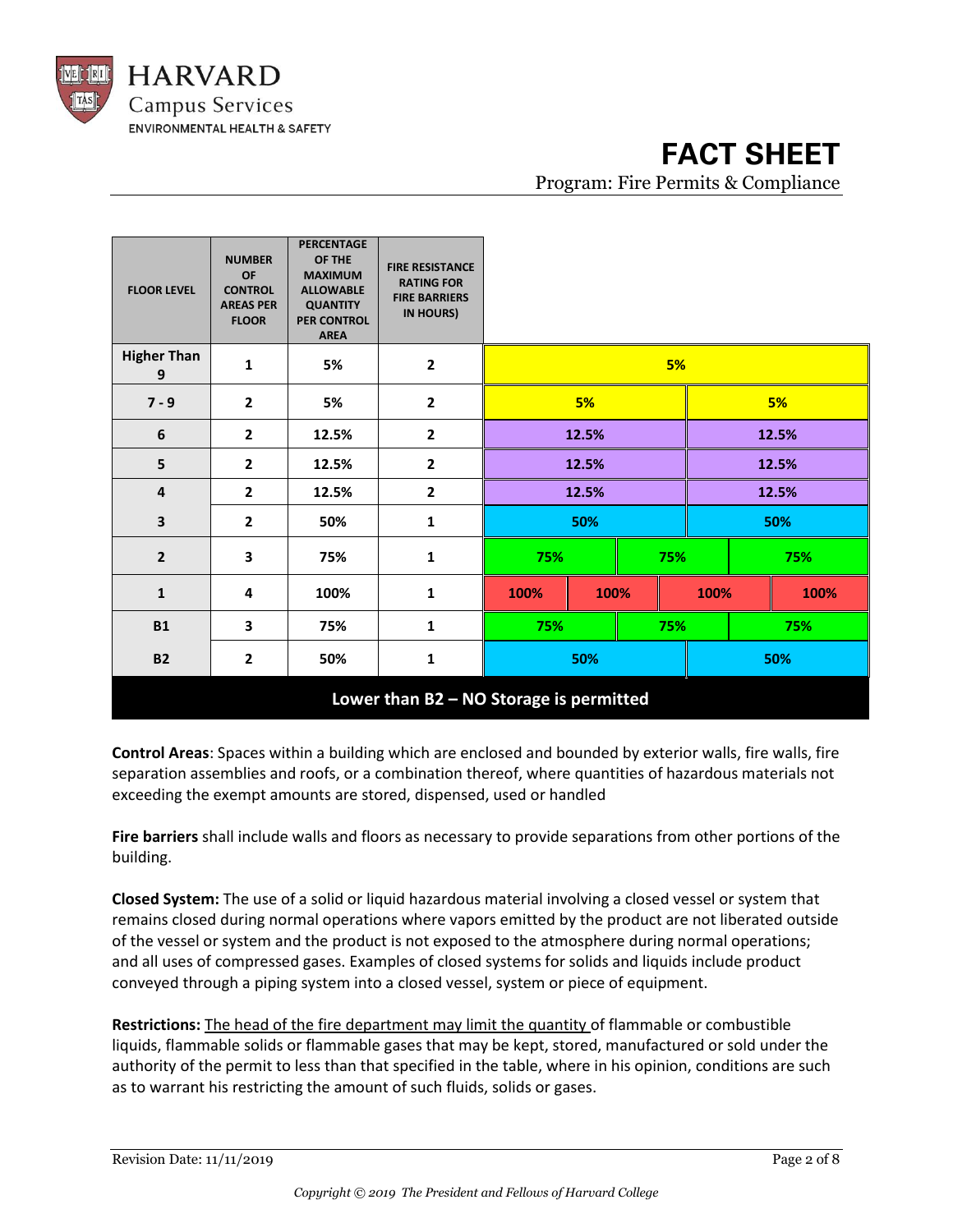

**Basements** – NFPA 1 Chapter 66.9.3.6 – **Class 1 liquids** shall not be permitted to be stored in basements as defined in NFPA 527 1.00 Chapter 3 Definitions Chapter 3.3.22 [**30**: 9.3.5]

### Exempt Quantities Allowed Per Control Area

|                       |                     | 100 %                  |  |  |  |
|-----------------------|---------------------|------------------------|--|--|--|
| <b>Material</b>       | <b>Class</b>        | of Exempt Quantity     |  |  |  |
|                       |                     | <b>Storage</b>         |  |  |  |
|                       | Class II            | $120$ gal** +          |  |  |  |
| Combustible Liquid    | Class IIIA          | 330 gal ** +           |  |  |  |
|                       | Class IIIB          | 13,200 gal ** +        |  |  |  |
| Cryogenics            |                     | $45$ gal +             |  |  |  |
|                       | Gaseous             | 1000 ft^3** +          |  |  |  |
| <b>Flammable Gas</b>  | Liquefied           | $30$ gal ** +          |  |  |  |
|                       | Class IA            | 30 gal ** +            |  |  |  |
|                       | Class IB & Class IC | 120 gal ** +           |  |  |  |
| Flammable Liquids     | Combination         |                        |  |  |  |
|                       | Flammable Liquid    | 120 gal ** + $x$       |  |  |  |
|                       | 1A, 1B, 1C          |                        |  |  |  |
|                       | <b>UD</b>           | $1$ lbs**              |  |  |  |
|                       | Class I             | $5$ lbs** +            |  |  |  |
| Organic Peroxide      | Class II            | 50 lbs** +             |  |  |  |
|                       | Class III           | 125 lbs ** +           |  |  |  |
|                       | Class 4             | $1$ lbs $**$ z         |  |  |  |
| Oxidizer              | Class 3             | 10 lbs $** +$          |  |  |  |
|                       | Class <sub>2</sub>  | 250 lbs ** +           |  |  |  |
|                       | Class 1             | 4000 lbs ** Y          |  |  |  |
| <b>Oxidizer Gas</b>   | Gaseous             | 1500 ft^3** +          |  |  |  |
|                       | Liquefied           | 15 gal** +             |  |  |  |
|                       | Class 4             | 1 lbs or 10 ft^3 +     |  |  |  |
| Unstable (Reactive)   | Class 3             | 5 lbs or 50 ft^3 ** +  |  |  |  |
|                       | Class 2             | 50 lbs or 250 ft^3 **+ |  |  |  |
|                       | Class 1             | N/L                    |  |  |  |
| <b>Water Reactive</b> | Class 3             | 5 lbs $** +$           |  |  |  |
|                       | Class <sub>2</sub>  | 50lbs ** +             |  |  |  |

+ Value can be increased up to 100% if **building is equipped throughout with an automatic sprinkler system**

\*\* Value can be increased up to 100% when stored in approved cabinets, fume hoods, exhausted enclosures, or safety cans

X Containing not more than the maximum allowable quantity per control area of Class 1A, 1B or 1C flammable liquid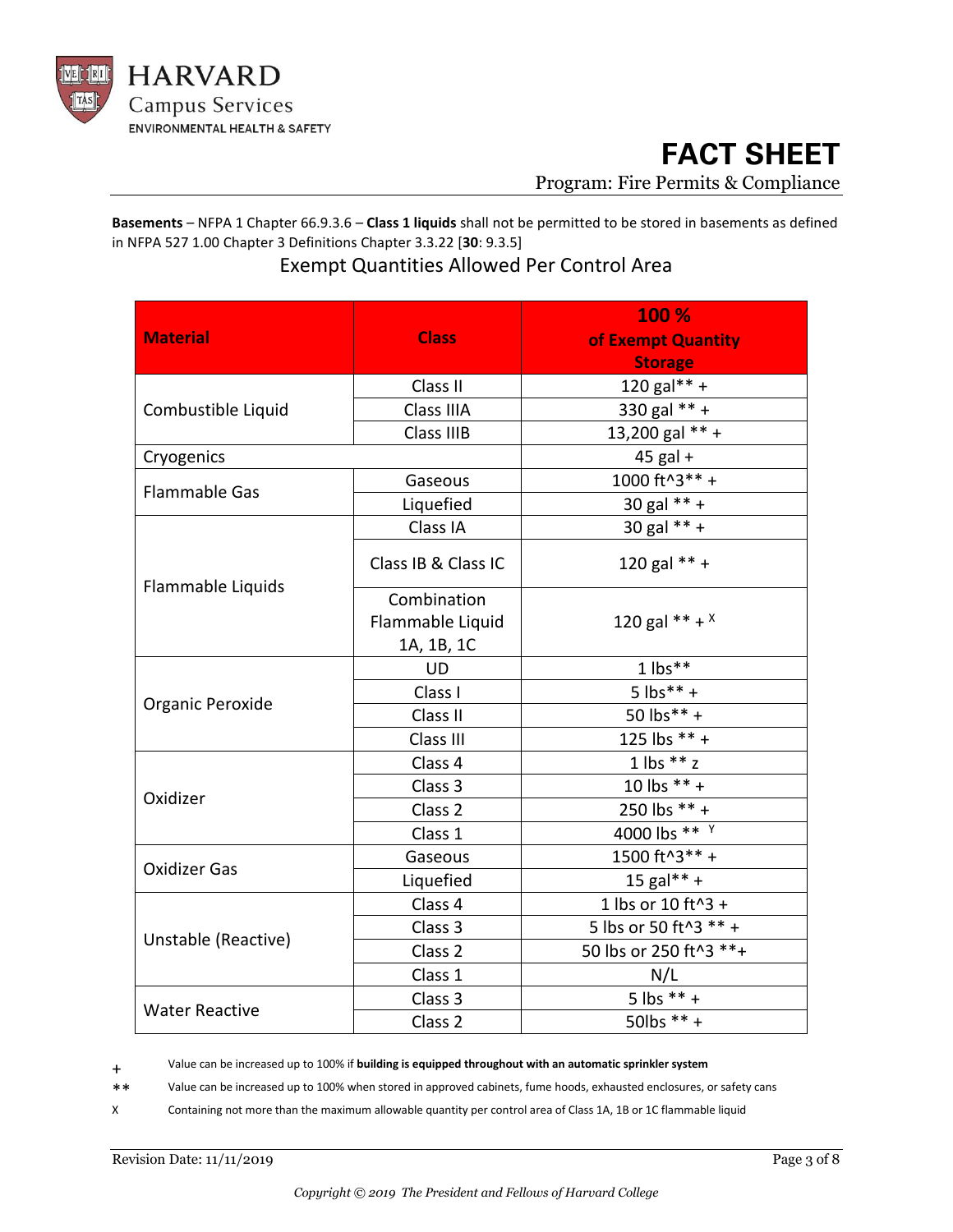

Y The permitted quantities shall not be limited in a building equipped with a 100% automatic sprinkler system

Z Only permitted in buildings with 100% automatic sprinkler protection.

#### Exempt Quantities Allowed Per Control Area

|                       |                       | 75 %                       |  |  |  |
|-----------------------|-----------------------|----------------------------|--|--|--|
| <b>Material</b>       | <b>Class</b>          | of Exempt Quantity         |  |  |  |
|                       |                       | <b>Storage</b>             |  |  |  |
|                       | Class II              | 90 gal ** +                |  |  |  |
| Combustible Liquid    | Class IIIA            | 247.5 gal $*** +$          |  |  |  |
|                       | Class IIIB            | 9900 gal ** +              |  |  |  |
| Cryogenics            |                       | 33.75 gal                  |  |  |  |
| <b>Flammable Gas</b>  | Gaseous               | 750 ft^3** +               |  |  |  |
|                       | Liquefied             | 22.5 gal $** +$            |  |  |  |
|                       | Class IA              | 22.5 gal ** +              |  |  |  |
|                       | Class IB and Class IC | 90 gal ** +                |  |  |  |
| Flammable Liquids     | Combination           | 90 gal ** + $x$            |  |  |  |
|                       | Flammable Liquid      |                            |  |  |  |
|                       | 1A, 1B, 1C            |                            |  |  |  |
|                       | <b>UD</b>             | 0.75 lbs **                |  |  |  |
| Organic Peroxide      | Class I               | $3.75$ lbs** +             |  |  |  |
|                       | Class II              | 37.5 lbs** +               |  |  |  |
|                       | Class III             | 93.75 lbs ** +             |  |  |  |
|                       | Class 4               | 0.75 lbs ** z              |  |  |  |
| Oxidizer              | Class 3               | 7.5 lbs $** +$             |  |  |  |
|                       | Class <sub>2</sub>    | 187.5 lbs ** +             |  |  |  |
|                       | Class 1               | 3000 lbs ** Y              |  |  |  |
| <b>Oxidizer Gas</b>   | Gaseous               | 1125 ft^3 ** +             |  |  |  |
|                       | Liquefied             | 11.25 gal $** +$           |  |  |  |
|                       | Class 4               | 0.75 lbs or 7.5 ft^3 +     |  |  |  |
| Unstable (Reactive)   | Class 3               | 3.75 lbs or 37.5 ft^3 ** + |  |  |  |
|                       | Class <sub>2</sub>    | 37.5 lbs or 187. ft^3 ** + |  |  |  |
|                       | Class 1               | N/L                        |  |  |  |
| <b>Water Reactive</b> | Class 3               | 3.75 lbs ** +              |  |  |  |
|                       | Class <sub>2</sub>    | 37.5 lbs ** +              |  |  |  |

+ Value can be increased up to 100% if **building is equipped throughout with an automatic sprinkler system**

\*\* Value can be increased up to 100% when stored in approved cabinets, fume hoods, exhausted enclosures, or safety cans Containing not more than the maximum allowable quantity per control area of Class 1A, 1B or 1C flammable liquid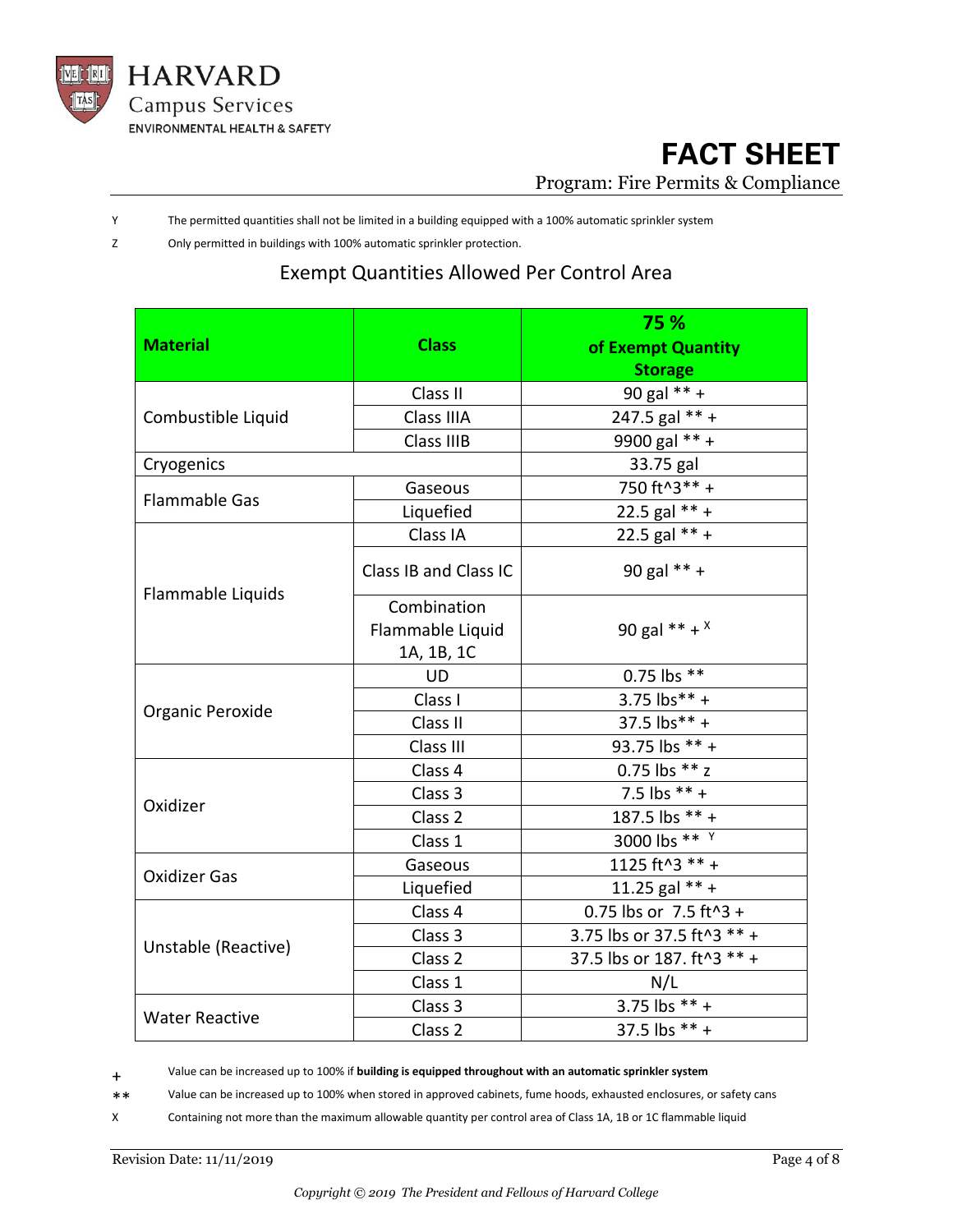

- Y The permitted quantities shall not be limited in a building equipped with a 100% automatic sprinkler system
- Z Only permitted in buildings with 100% automatic sprinkler protection.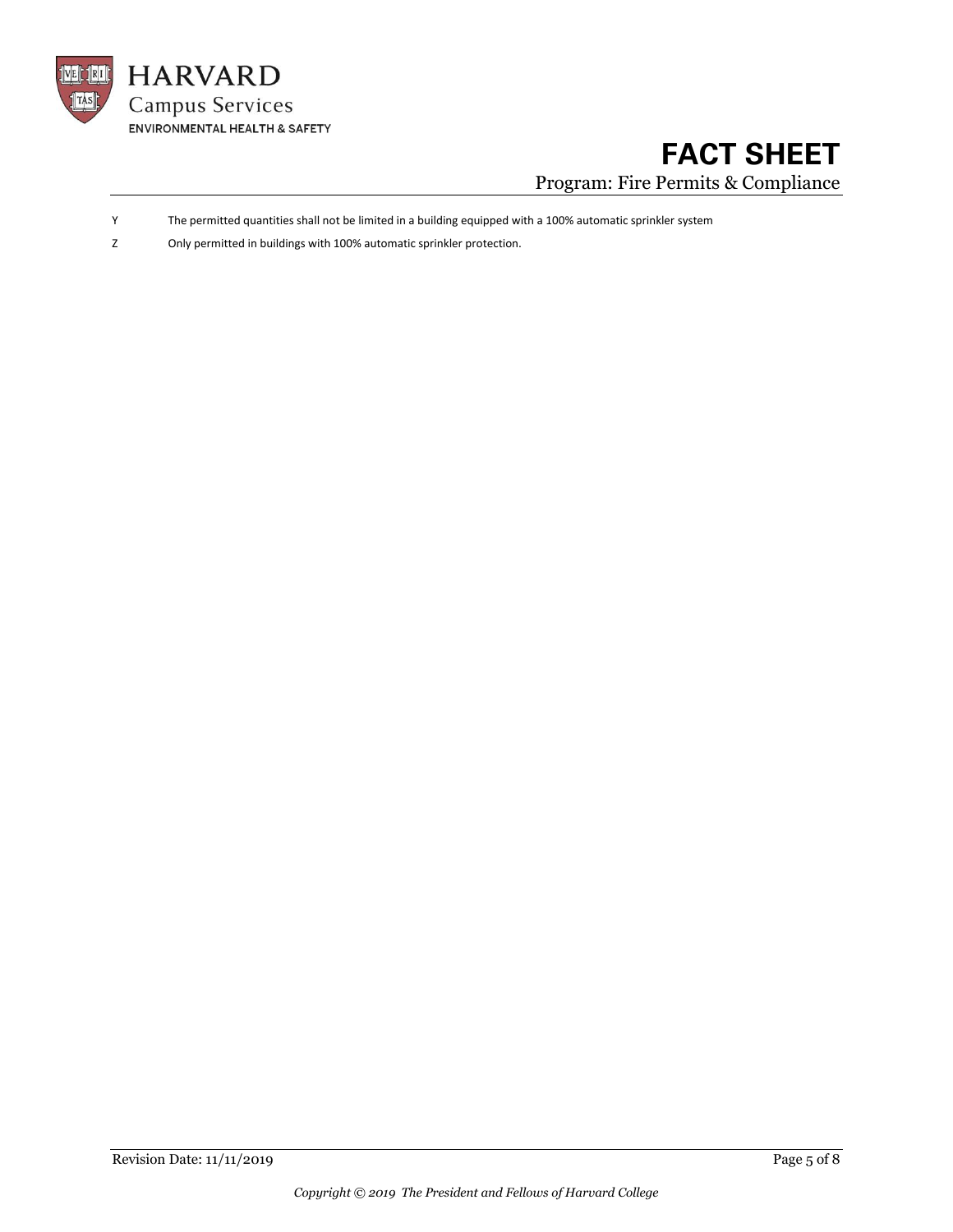

### Exempt Quantities Allowed Per Control Area

| <b>Material</b>       | <b>Class</b>          | 50 %<br>of Exempt Quantity<br><b>Storage</b> |  |  |  |
|-----------------------|-----------------------|----------------------------------------------|--|--|--|
|                       | Class II              | 60 gal** +                                   |  |  |  |
| Combustible Liquid    | Class IIIA            | 165 gal ** +                                 |  |  |  |
|                       | Class IIIB            | $6600** +$                                   |  |  |  |
| Cryogenics            |                       | 22.5 gal                                     |  |  |  |
| <b>Flammable Gas</b>  | Gaseous               | 500 ft^3** +                                 |  |  |  |
|                       | Liquefied             | 15 gal ** +                                  |  |  |  |
|                       | Class IA              | 15 gal $** +$                                |  |  |  |
| Flammable Liquids     | Class IB and Class IC | 60 gal ** +                                  |  |  |  |
|                       | Combination           |                                              |  |  |  |
|                       | Flammable Liquid 1A,  | 60 gal ** + $x$                              |  |  |  |
|                       | 1B, 1C                |                                              |  |  |  |
|                       | <b>UD</b>             | $0.5$ lbs $**$                               |  |  |  |
| Organic Peroxide      | Class I               | $2.5$ lbs** +                                |  |  |  |
|                       | Class II              | 25 lbs** +                                   |  |  |  |
|                       | Class III             | 62.5 lbs ** +                                |  |  |  |
|                       | Class 4               | 0.5 lbs ** z                                 |  |  |  |
| Oxidizer              | Class 3               | 5 lbs $** +$                                 |  |  |  |
|                       | Class <sub>2</sub>    | 125 lbs ** +                                 |  |  |  |
|                       | Class 1               | 2000 lbs ** Y                                |  |  |  |
| <b>Oxidizer Gas</b>   | Gaseous               | 750 ft^3 ** +                                |  |  |  |
|                       | Liquefied             | 7.5 gal $** +$                               |  |  |  |
|                       | Class 4               | 0.5 lbs or 5 ft^3                            |  |  |  |
| Unstable (Reactive)   | Class 3               | 2.5 lbs or 25 ft^3 ** +                      |  |  |  |
|                       | Class <sub>2</sub>    | 25 lbs or 125 ft^3 ** +                      |  |  |  |
|                       | Class 1               | N/L                                          |  |  |  |
| <b>Water Reactive</b> | Class 3               | 2.5 lbs ** +                                 |  |  |  |
|                       | Class <sub>2</sub>    | 25 lbs $** +$                                |  |  |  |

+ Value can be increased up to 100% if **building is equipped throughout with an automatic sprinkler system**

\*\* Value can be increased up to 100% when stored in approved cabinets, fume hoods, exhausted enclosures, or safety cans

X Containing not more than the maximum allowable quantity per control area of Class 1A, 1B or 1C flammable liquid

Y The permitted quantities shall not be limited in a building equipped with a 100% automatic sprinkler system

Z Only permitted in buildings with 100% automatic sprinkler protection.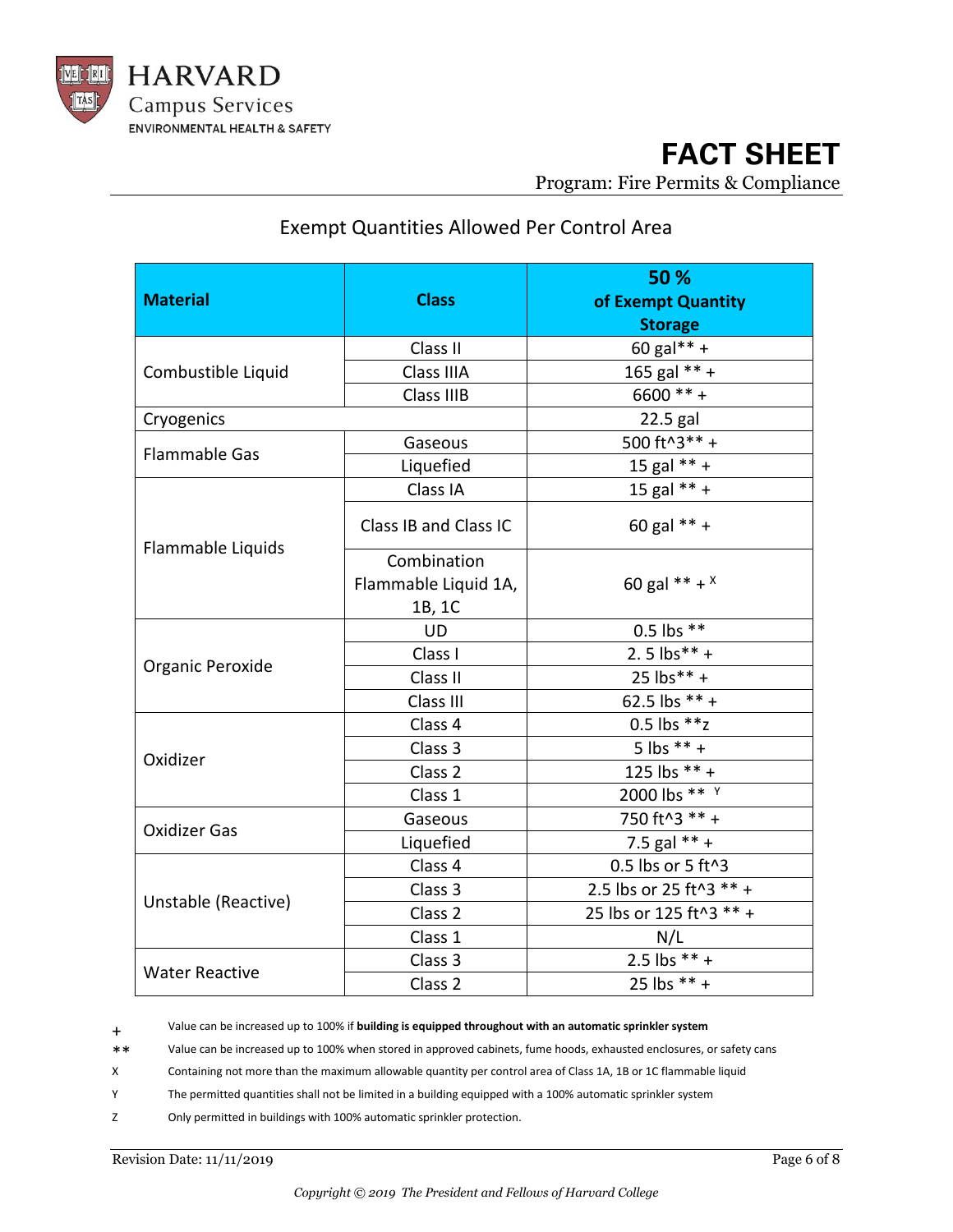

#### Exempt Quantities Allowed Per Control Area

| <b>Material</b>       | <b>Class</b>        | 12.5%<br>of Exempt Quantity<br><b>Storage</b> |  |  |  |
|-----------------------|---------------------|-----------------------------------------------|--|--|--|
|                       | Class II            | 15 gal** +                                    |  |  |  |
| Combustible Liquid    | Class IIIA          | 41.25 gal $** +$                              |  |  |  |
|                       | Class IIIB          | $1650** +$                                    |  |  |  |
| Cryogenics            |                     | 5.265 gal                                     |  |  |  |
| <b>Flammable Gas</b>  | Gaseous             | 125 ft^3 ** +                                 |  |  |  |
|                       | Liquefied           | 3.75 gal $** +$                               |  |  |  |
|                       | Class IA            | 3.75 gal $** +$                               |  |  |  |
|                       | Class IB & Class IC | 15 gal $** +$                                 |  |  |  |
| Flammable Liquids     | Combination         |                                               |  |  |  |
|                       | Flammable Liquid    | 15 gal ** + $x$                               |  |  |  |
|                       | 1A, 1B, 1C          |                                               |  |  |  |
|                       | <b>UD</b>           | 0.125 lbs**                                   |  |  |  |
| Organic Peroxide      | Class I             | .625 lbs** +                                  |  |  |  |
|                       | Class II            | 6.25 $\text{lbs}^{**}$ +                      |  |  |  |
|                       | Class III           | 15.625 lbs ** +                               |  |  |  |
|                       | Class 4             | .125 lbs ** z                                 |  |  |  |
| Oxidizer              | Class 3             | 1.25 lbs $** +$                               |  |  |  |
|                       | Class <sub>2</sub>  | 31.25 lbs ** +                                |  |  |  |
|                       | Class 1             | 500 lbs ** $\frac{1}{1}$                      |  |  |  |
| <b>Oxidizer Gas</b>   | Gaseous             | 187.5 ft^3 ** +                               |  |  |  |
|                       | Liquefied           | 1.875 gal $** +$                              |  |  |  |
|                       | Class 4             | 0.125 lbs or 1.25 ft^3                        |  |  |  |
| Unstable (Reactive)   | Class 3             | .625lbs or 6.2.5 ft^3 ** +                    |  |  |  |
|                       | Class <sub>2</sub>  | 6.25 lbs or 31.25 ft^3 ** +                   |  |  |  |
|                       | Class 1             | N/L                                           |  |  |  |
| <b>Water Reactive</b> | Class 3             | .625 lbs $** +$                               |  |  |  |
|                       | Class 2             | 6.25 lbs $** +$                               |  |  |  |

+ Value can be increased up to 100% if **building is equipped throughout with an automatic sprinkler system**

\*\* Value can be increased up to 100% when stored in approved cabinets, fume hoods, exhausted enclosures, or safety cans

X Containing not more than the maximum allowable quantity per control area of Class 1A, 1B or 1C flammable liquid

Y The permitted quantities shall not be limited in a building equipped with a 100% automatic sprinkler system

Z Only permitted in buildings with 100% automatic sprinkler protection.

Revision Date: 11/11/2019 Page 7 of 8